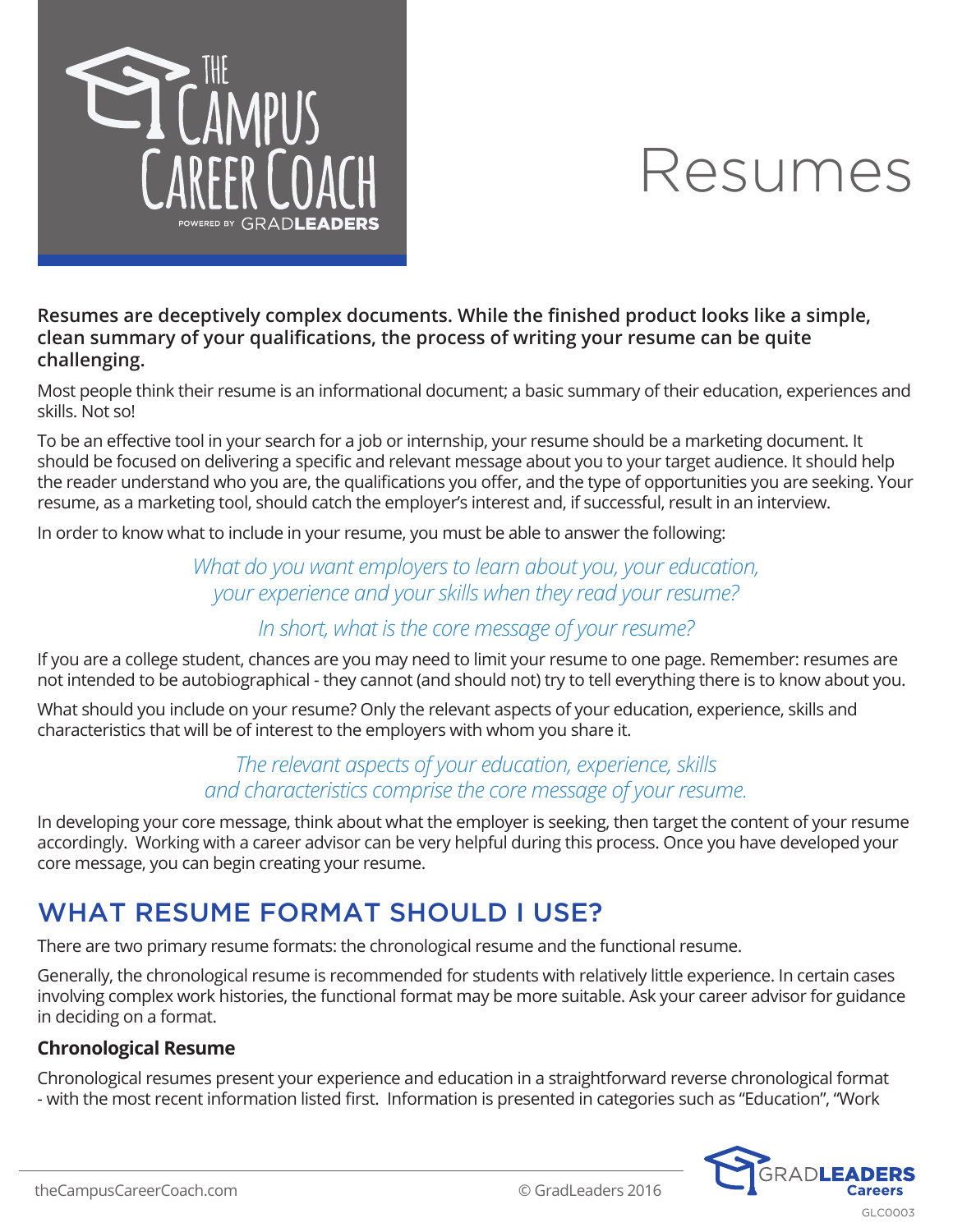

Experience", "Skills", etc.

#### **Functional Resume**

Functional resumes highlight your skills and experience, and place less focus on your employment history. As opposed to chronological resumes, in which duties performed in specific positions are listed within position descriptions, functional resumes allow you to highlight specific skill sets, such as "Marketing", "Training & Development", and "Research", with accomplishment statements that illustrate skills and experience gained from a variety of positions, academic experiences, etc. The positions, employers and dates of employment related to these skills and accomplishments are listed separately later in the resume.

## WHAT ABOUT RESUME TEMPLATES?

Resist the urge to jump directly to a resume template, such as you will find in Microsoft Word, in job search books, and on the internet. These templates, while easy to use, restrict your ability to customize the content and format of your resume. They are designed to be "one size fits all" answers, and one size rarely fits anyone very well under any circumstance. When it comes to your resume, "easy" does not necessarily equal "good."

Resume templates can be beneficial when your education and experience align directly and clearly with your job/ internship search goals. If you are an Accounting major with accounting experience looking for an opportunity in accounting, your education, experience and other qualifications align directly with the kind of work you are seeking. A resume template may be a good option for you. If you are an English major with varied experience and are interested in training and human resources with a small, start-up company, you might want to avoid using a resume template.

| <b>Who Should Consider Resume Templates</b>                                                                                                                                                                            | <b>Who Should Avoid Resume Templates</b>                                                                                                                                                                                             |
|------------------------------------------------------------------------------------------------------------------------------------------------------------------------------------------------------------------------|--------------------------------------------------------------------------------------------------------------------------------------------------------------------------------------------------------------------------------------|
| Students in majors that track directly into specific<br>professions such as engineering, accounting and<br>computer science where qualifications can be easily<br>described, defined or measured in quantitative terms | Students in majors that do not track directly into specific<br>professions and/or whose qualifications cannot be easily<br>described, defined or measured in quantitative terms<br>Students applying for opportunities with required |
| Students applying for management trainee, sales, or<br>other entry-level opportunities with a Fortune 500<br>Company or similar "bulk" employer                                                                        | qualifications that are not directly related to their college<br>major                                                                                                                                                               |

## WHAT SECTIONS SHOULD I INCLUDE IN MY RESUME?

Resume construction is a very subjective art; however, following is a list of commonly used required and optional sections.

Required sections can be renamed to suit your specific needs and focus your resume. Optional sections should be included only if they will enhance your ability to deliver your core message.

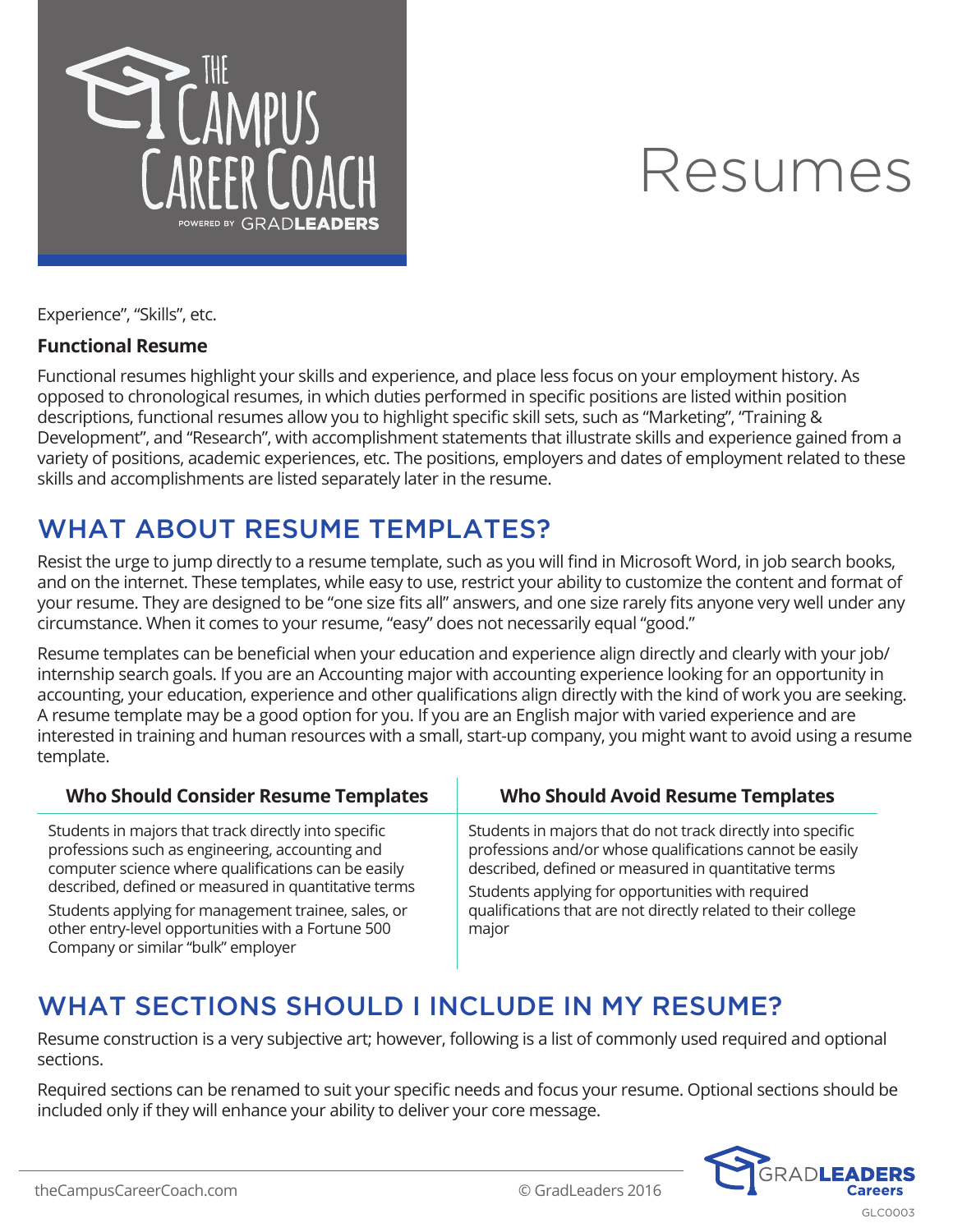

#### **Contact Information (Required)**

Your contact information is the masthead of your resume. It must include your name, phone number and email address. It may also include information such as your personal website, LinkedIn URL, etc. Include your current address and/or your permanent address only if they are relevant.

#### **Objective (Optional)**

It is important to remember that objectives are NOT required. If you choose to use an objective, it must be relevant to the position for which you are applying. An unclear or inappropriately targeted objective is worse than no objective, so think carefully before opting to use one.

An objective places your resume in specific context. It tells your reader how to interpret the content of your resume. Objectives are not required, but if you choose to use one, be specific. For example, if you are applying for a variety of similar positions, you could utilize general objective statements like these:

- An entry-level position in sales and marketing.
- An entry-level position in advertising.
- An internship in nonprofit management.
- An opportunity in investment banking.

#### **Summary of Qualifications (Optional)**

A summary of qualifications allows you to briefly state your core message (your relevant experience, education, skills and characteristics) at the beginning of your resume. The purpose of the summary is to give the reader a brief overview of the more detailed information found later in the resume

#### **Education (Required)**

Current students and recent graduates frequently put the Education section at the beginning of their resumes. Experienced candidates often lead with their Experience section. Your Education section should include the postsecondary institutions you have attended and the degrees and programs you have completed (or are in the process of completing). It can also include your GPA, honors and awards, study abroad, relevant course work, special projects, and percentage of your education costs you self-funded. High school information is rarely listed on a professional resume unless directly relevant to your core message.

#### **Experience (Required)**

Experience can include internships, part-time jobs, regular positions, volunteer experience and temporary positions. Possible section headings include, "Experience", "Professional History", "Experience Highlights", "Relevant Experience", etc. Jobs are typically listed in reverse chronological order.

When describing your experience, focus on your accomplishments, rather than providing a job description.

Highlight the position or company, depending on which of the two you wish to emphasize. Since what you did

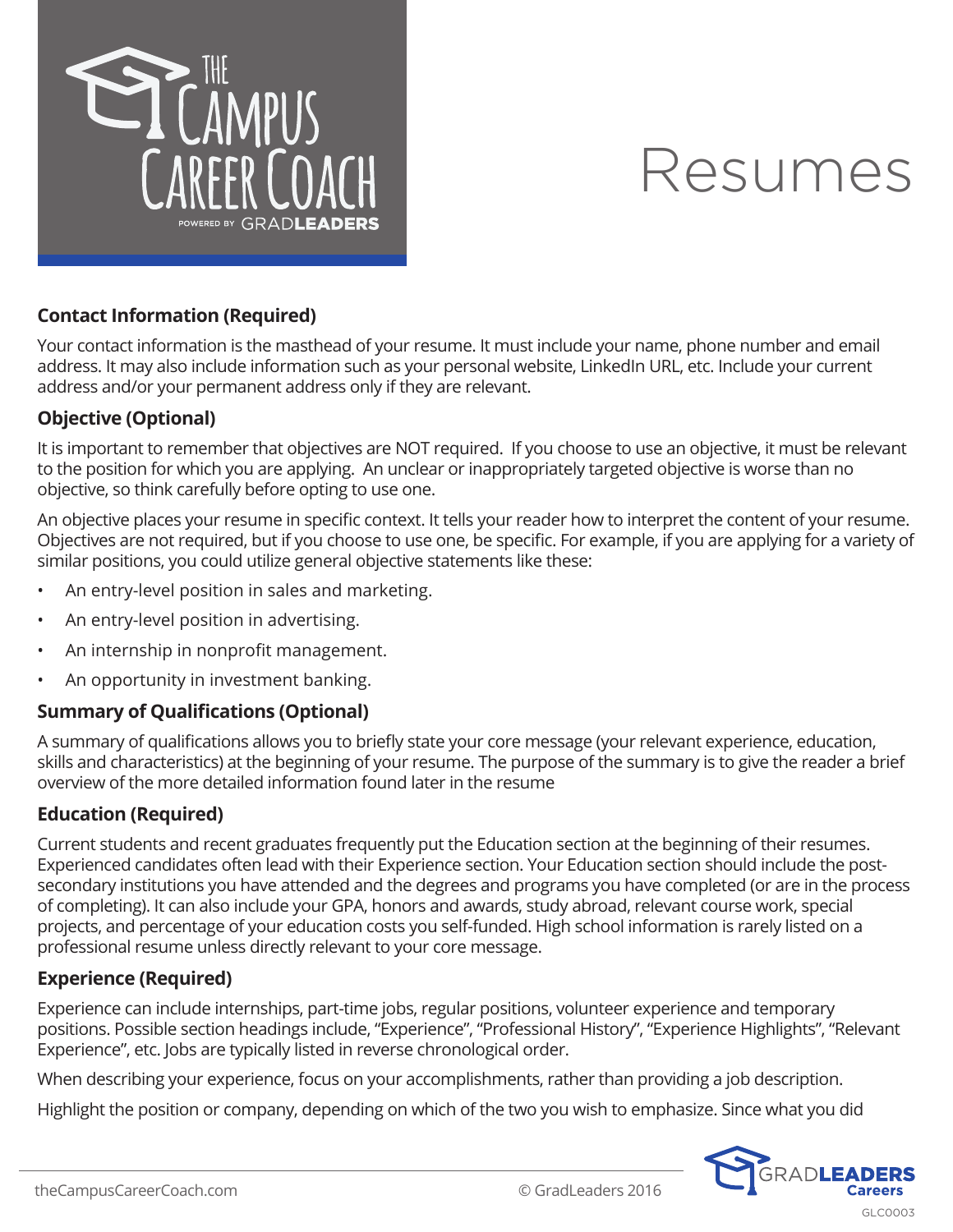

is more important than when you did it, place more emphasis on position and company and less on dates of employment.

Ensure that verb tense matches relevant dates and use strong language by starting every statement with an action verb! Some effective resume action verbs include:

| Acted        | Designed         | Identified  | Motivated    | Resolved   |
|--------------|------------------|-------------|--------------|------------|
| Administered | Devised          | Implemented | Negotiated   | Revised    |
| Advertised   | <b>Drafted</b>   | Initiated   | Organized    | Scheduled  |
| Advised      | Edited           | Installed   | Participated | Simplified |
| Analyzed     | <b>F</b> nforced | Maintained  | Prepared     | Supervised |
| Arranged     | Established      | Managed     | Produced     | Supplied   |
| Contributed  | <b>Executed</b>  | Mapped      | Reduced      | Trained    |
| Coordinated  | Facilitated      | Marketed    | Represented  | Utilized   |
| Created      | Generated        | Maximized   | Researched   | Wrote      |

### **Skills (Optional)**

The skills section may include technical, research, language and industry-specific skills. If interested in a

technical position you may feature your production and computer skills. Language skills should be clearly listed in a way that defines your proficiency level. Here are a variety of examples: bicultural/bilingual; speak, read, write, translate, interpret, including contracts, scientific and technical documents; conversationally fluent; proficient; business proficiency; intermediate; and basic.

In order to facilitate reading, group your skills into appropriate sub-categories. For example:

| <b>Analytical:</b> | ROI, P/L & New Market Opportunity Analysis; Ad Performance & Behavior, App Sales, Download<br>and Subscription Tracking                        |
|--------------------|------------------------------------------------------------------------------------------------------------------------------------------------|
| <b>Business:</b>   | Sales, Marketing, Customer Service, Training, Administration                                                                                   |
| <b>Computer:</b>   | Microsoft Word, Excel, PowerPoint, HTML, PageMaker                                                                                             |
| <b>Creative:</b>   | Dreamweaver, Flash, FrontPage, GoLive, Photoshop, InDesign, Illustrator                                                                        |
| Digital:           | Adobe Omniture (SiteCatalyst & Search Center); Dun & Bradstreet Market Insight; eDialog Email<br>Marketing; Google Analytics & Webmaster Tools |

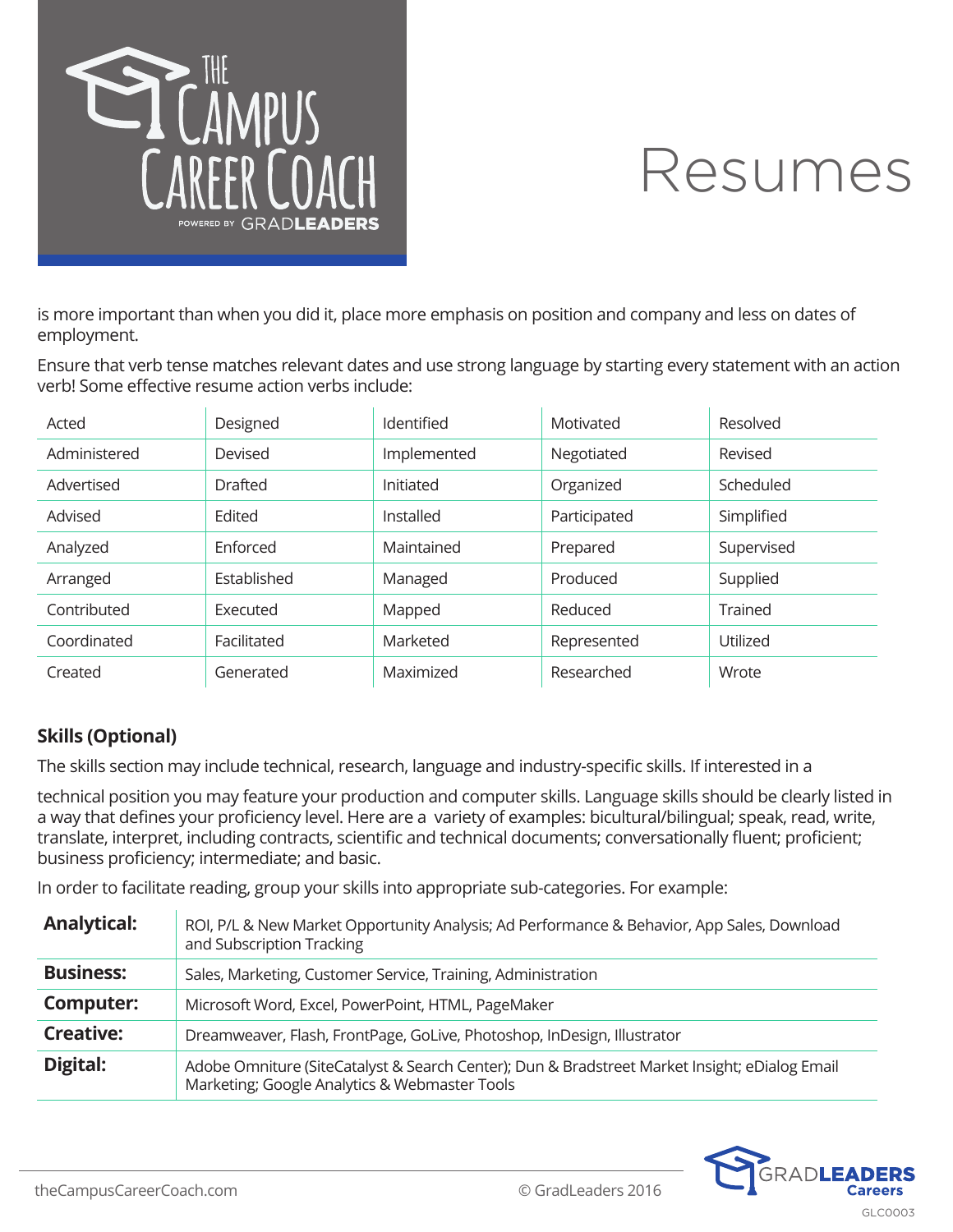

| Language:         | Proficient Spanish, Intermediate Japanese, Basic French, Basic American Sign Language                                                                                          |
|-------------------|--------------------------------------------------------------------------------------------------------------------------------------------------------------------------------|
| <b>Marketing:</b> | Email Marketing; Search Engine Optimization (SEO); Search Engine Marketing (SEM); Display<br>Advertising; Mobile App & Web Marketing; Site Traffic Generation; Event Marketing |

#### **Credits (Optional, for creative professionals)**

The credit section may be used to feature personal work or freelance projects either completed or in progress. The format should follow that which is used for the resume in general. You may include awards/honors won or format of work.

#### **Affiliations/Honors/Leadership & Service/Activities/Interests (Optional)**

These are optional sections you may include if you want to highlight certain extracurricular activities that illustrate features you feel are important and relevant to potential employers.

## CHECK OUT THE RESUME GALLERY FOR IDEAS

Why recreate the wheel? Check out the 100+ example resumes in the CSO Resume Gallery to get ideas for your own resume:

*www.thecampuscareercoach.com/resume-gallery*

## HOW AND WHERE SHOULD I LIST MY REFERENCES?

Always remember to ask permission before listing someone as a reference. Share your resume with all your references so that they may be better equipped to speak on your behalf.

References should be listed on a separate sheet of paper following your resume and presented only after they have been requested. Use the same page heading as on your resume to make it look like a professional package. Below that, list your references centered or flush with the left margin. Include three to five people who can present insight into your academic and work experience and offer positive comments on your abilities. Following is a sample reference page layout:

#### **Joe Smith Joe Smith** 512.555.1212 joesmith@email.com

**REFERENCES** 

Name, Title Company/Organization Mailing Address **Telephone** E-mail Address

- Name, Title Company/Organization Mailing Address **Telephone** E-mail Address
- Name, Title Company/Organization Mailing Address **Telephone** E-mail Address